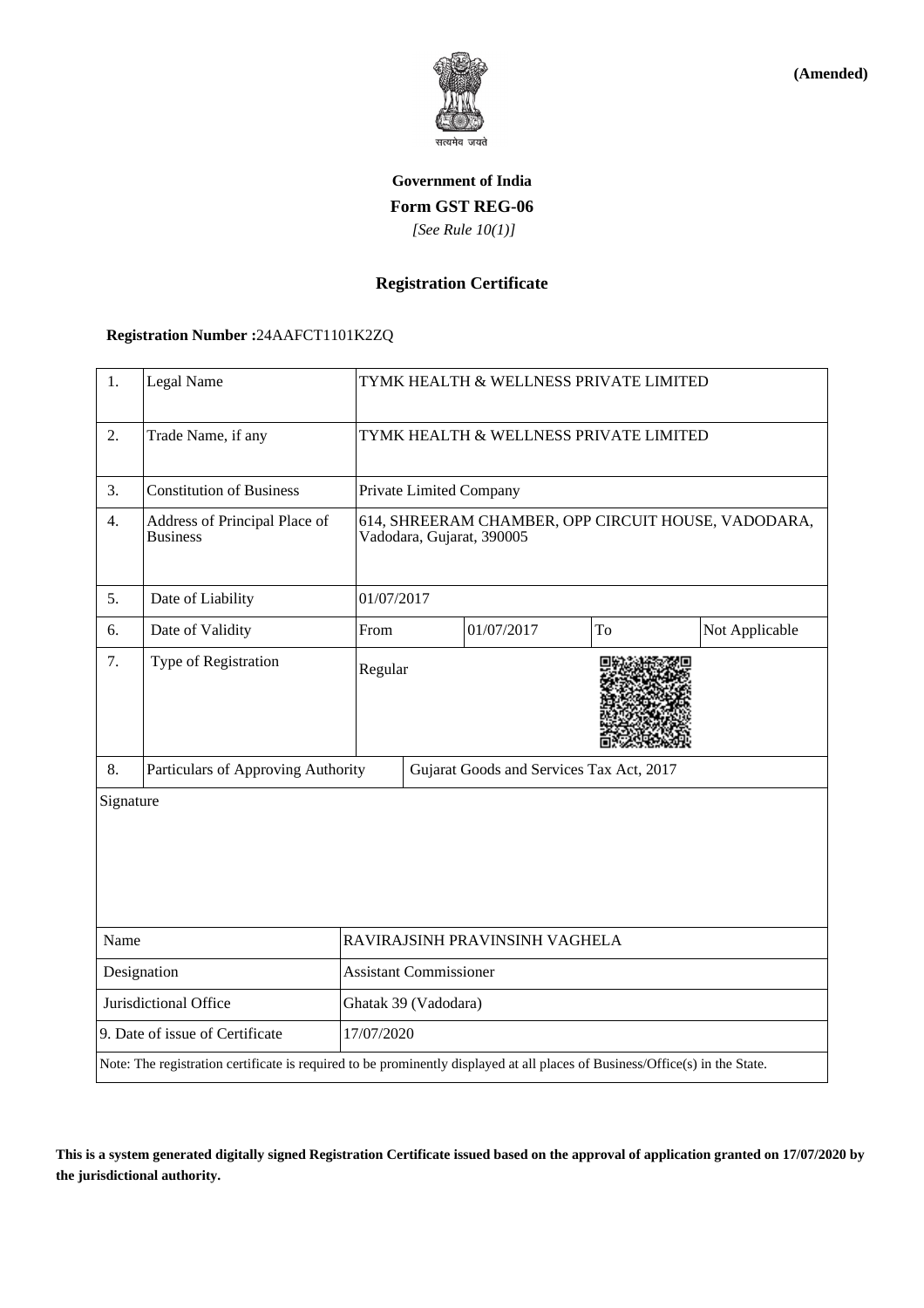

## **Details of Additional Place of Business(s)**

| <b>GSTIN</b>       | 24AAFCT1101K2ZQ                        |
|--------------------|----------------------------------------|
| Legal Name         | TYMK HEALTH & WELLNESS PRIVATE LIMITED |
| Trade Name, if any | TYMK HEALTH & WELLNESS PRIVATE LIMITED |

Total Number of Additional Places of Business(s) in the State 2

| Sr. No.      | <b>Address</b>                                                                                    |
|--------------|---------------------------------------------------------------------------------------------------|
| $\mathbf{1}$ | Unit No.10, Crystal Indus Logistics Park, Taluka Bawala, AHMEDABAD, Ahmedabad, Gujarat,<br>382220 |
| 2            | Next to GEB Substation, Tunday Samlaya Road, Tunday, Taluka-Savli, Vadodara, Gujarat, 391775      |